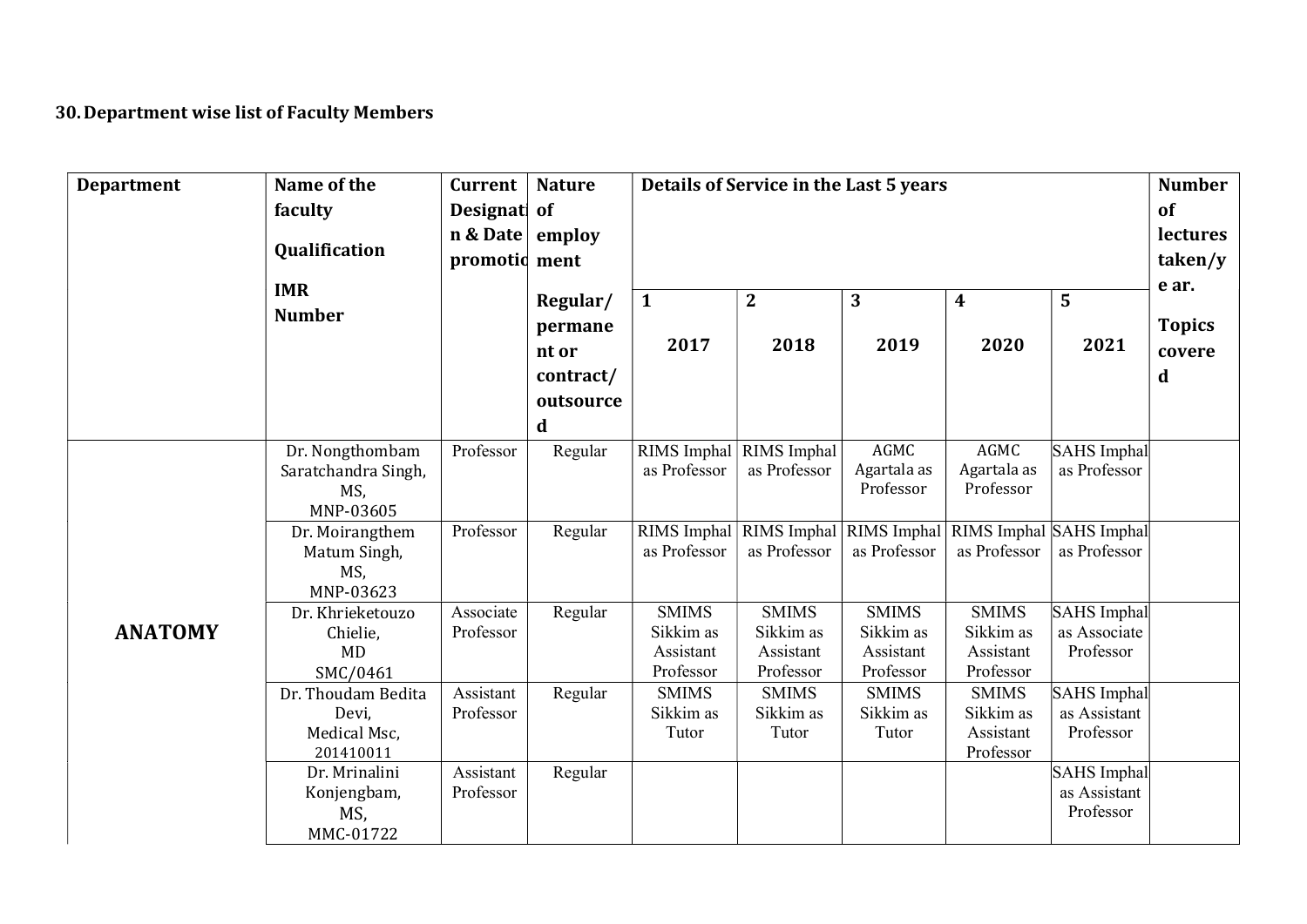|                   | Dr. Ayekpam Minerva,<br>MBBS,<br>MMC-00079          | Tutor                  | Regular |                                      |                                      |                                                     |                                                       | SAHS Imphal<br>as Tutor                         |  |
|-------------------|-----------------------------------------------------|------------------------|---------|--------------------------------------|--------------------------------------|-----------------------------------------------------|-------------------------------------------------------|-------------------------------------------------|--|
|                   | Dr. Evelyn Thoudam,<br>MBBS,<br>MNP-02894           | Tutor                  | Regular |                                      |                                      |                                                     |                                                       | SAHS Imphal<br>as Tutor                         |  |
|                   | Dr. Helena Laishram,<br>MBBS,<br>MNP-00149          | Tutor                  | Regular |                                      |                                      |                                                     |                                                       | SAHS Imphal<br>as Tutor                         |  |
|                   | Dr. Khundongbam<br>Majaibema,<br>MBBS,<br>MNP-03350 | Tutor                  | Regular |                                      |                                      |                                                     |                                                       | SAHS Imphal<br>as Tutor                         |  |
|                   | Dr. Priya Ningthoujam,<br>MBBS,<br>MMC-01821        | Tutor                  | Regular |                                      |                                      |                                                     |                                                       | SAHS Imphal<br>as Tutor                         |  |
|                   | Dr. Moirangthem Anita<br>Devi<br>MD,<br>MNP02911    | Professor              | Regular | as Professor                         | as Professor                         | RIMS Imphal RIMS Imphal RIMS Imphal<br>as Professor | RIMS Imphal SAHS Imphal<br>as Professor               | as Professsor                                   |  |
| <b>PHYSIOLOGY</b> | Dr.O. Punyabati<br>Luikham,<br>MD,<br>MMC-01874     | Professor              | Regular | as Professor                         | as Professor                         | RIMS Imphal RIMS Imphal RIMS Imphal<br>as Professor | RIMS Imphal SAHS Imphal<br>as Professor               | as Professsor                                   |  |
|                   | Dr. Lanka Gandhi,<br>MD, 63226                      | Assistant<br>Professor | Regular |                                      |                                      |                                                     |                                                       | SAHS Imphal<br>as Assistant<br>Professor        |  |
|                   | Dr. Shaik Mahmood,<br>Medical MSc,<br>0309118       | Assistant<br>Professor | Regular | <b>DCMS</b><br>Hyderabad as<br>Tutor | <b>DCMS</b><br>Hyderabad as<br>Tutor | <b>DCMS</b><br>Hyderabad as<br>Tutor                | <b>DCMS</b><br>Hyderabad as<br>Assistant<br>Professor | SAHS Imphal<br>as Assistant<br>Professor        |  |
|                   | Dr.Thangjam Pricila<br>Devi,<br>Md,<br>MMC-00906    | Assistant<br>Professor | Regular |                                      | as Senior<br>Resident                | RIMS Imphal RIMS Imphal<br>as Senior<br>Resident    |                                                       | <b>SAHS</b> Imphal<br>as Assistant<br>Professor |  |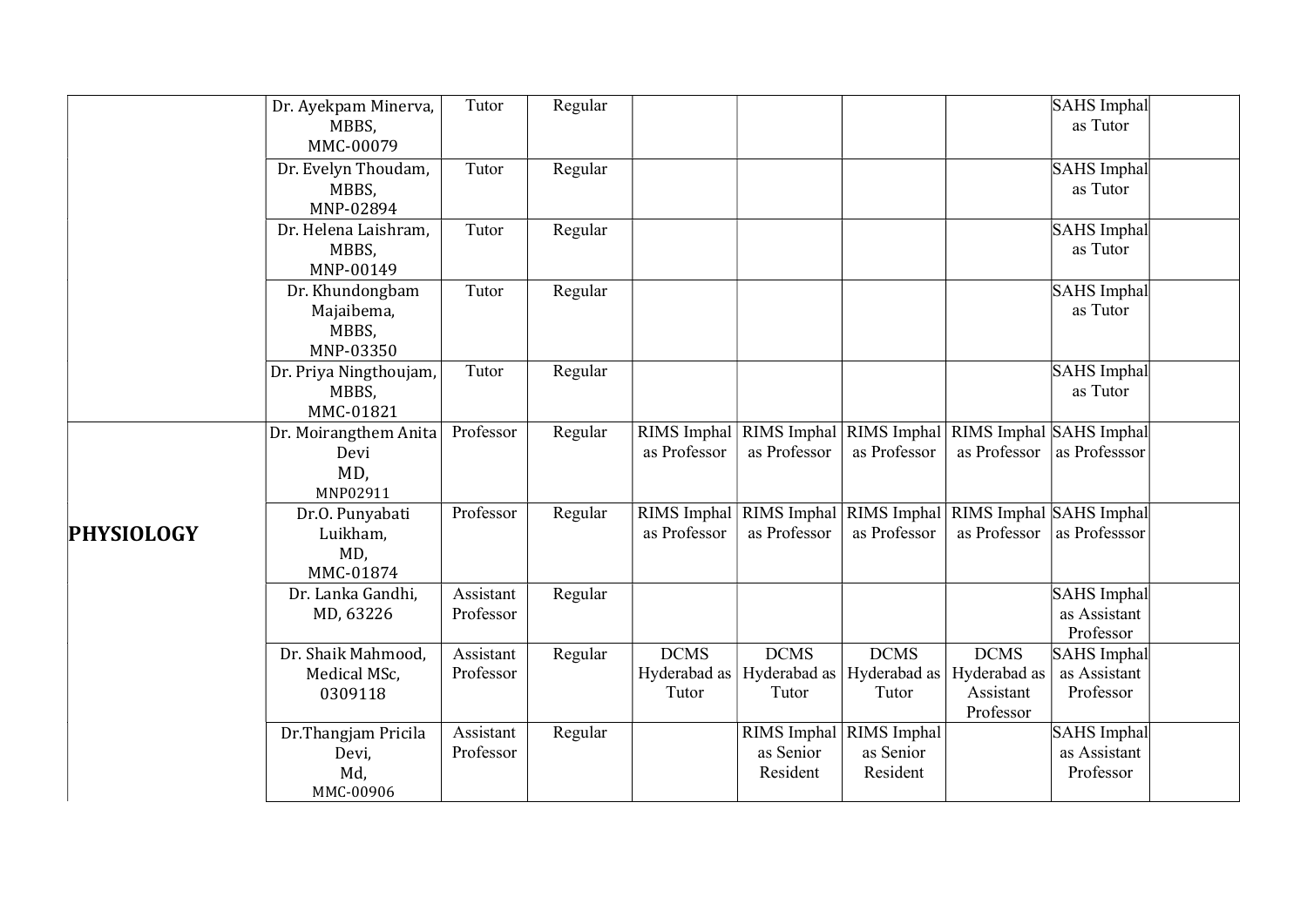|                     | Dr. Yendrembam Gyani,                                  | Senior                 | Regular |                                                     |                                                     |                                                     | RIMS Imphal RIMS Imphal RIMS Imphal SAHS Imphal     |                                             |  |
|---------------------|--------------------------------------------------------|------------------------|---------|-----------------------------------------------------|-----------------------------------------------------|-----------------------------------------------------|-----------------------------------------------------|---------------------------------------------|--|
|                     | MD,<br>MNP-00143                                       | Resident               |         |                                                     | as Junior<br>Resident                               | as Junior<br>Resident                               | as Junior<br>Resident                               | as Senior<br>Resident                       |  |
|                     | Dr. Princy Okram,                                      | Senior                 | Regular |                                                     |                                                     |                                                     |                                                     | SAHS Imphal                                 |  |
|                     | MD,<br>MMC-00072                                       | Resident               |         |                                                     |                                                     |                                                     |                                                     | as Senior<br>Resident                       |  |
|                     | Dr. Tourangbam<br>Vandana,<br>MBBS,                    | Tutor                  | Regular |                                                     |                                                     |                                                     |                                                     | SAHS Imphal<br>as Tutor                     |  |
|                     | MNP-02854<br>Dr. Lydia Makan,<br>MBBS,<br>MNP-02475    | Tutor                  | Regular |                                                     |                                                     |                                                     |                                                     | SAHS Imphal<br>as Tutor                     |  |
|                     | Dr. Takhelmayum<br>Amumacha,<br>MD,<br>0877            | Professor              | Regular | <b>SMIMS</b><br>Sikkim as<br>Professor              | <b>SMIMS</b><br>Sikkim as<br>Professor              |                                                     |                                                     | SAHS Imphal<br>as Professor                 |  |
|                     | Dr. Takhelmayum<br>Paras,<br>Medical MSc               | Associate<br>Professor | Regular | <b>SMIMS</b><br>Sikkim as<br>Assistant<br>Professor | <b>SMIMS</b><br>Sikkim as<br>Assistant<br>Professor | <b>SMIMS</b><br>Sikkim as<br>Assistant<br>Professor | <b>SMIMS</b><br>Sikkim as<br>Assistant<br>Professor | SAHS Imphal<br>as Associate<br>Professor    |  |
| <b>BIOCHEMISTRY</b> | Dr. Bhanu Prasad,<br>MD,<br>62292                      | Assistant<br>Professor | Regular |                                                     |                                                     |                                                     |                                                     | SAHS Imphal<br>as Assistant<br>Professor    |  |
|                     | Dr. Aruna Yarasani,<br>MD,<br>59523                    | Assistant<br>Professor | Regular |                                                     |                                                     |                                                     |                                                     | SAHS Imphal<br>as Assistant<br>Professor    |  |
|                     | Dr. Moirangthem<br>Marcony Meitei,<br>MD,<br>MMC-01602 | Senior<br>Resident     | Regular |                                                     |                                                     |                                                     |                                                     | SAHS Imphal<br>as Senior<br>Resident        |  |
|                     | Dr. Soumyadip Sarma,<br>MD,<br>00827                   | Senior<br>Resident     | Regular |                                                     |                                                     |                                                     |                                                     | SAHS Imphal<br>as Senior<br>Resident        |  |
|                     | Dr. Diana Wahengbam,<br>MD,<br>MNP-00138               | Senior<br>Resident     | Regular |                                                     |                                                     |                                                     |                                                     | <b>SAHS</b> Imphal<br>as Senior<br>Resident |  |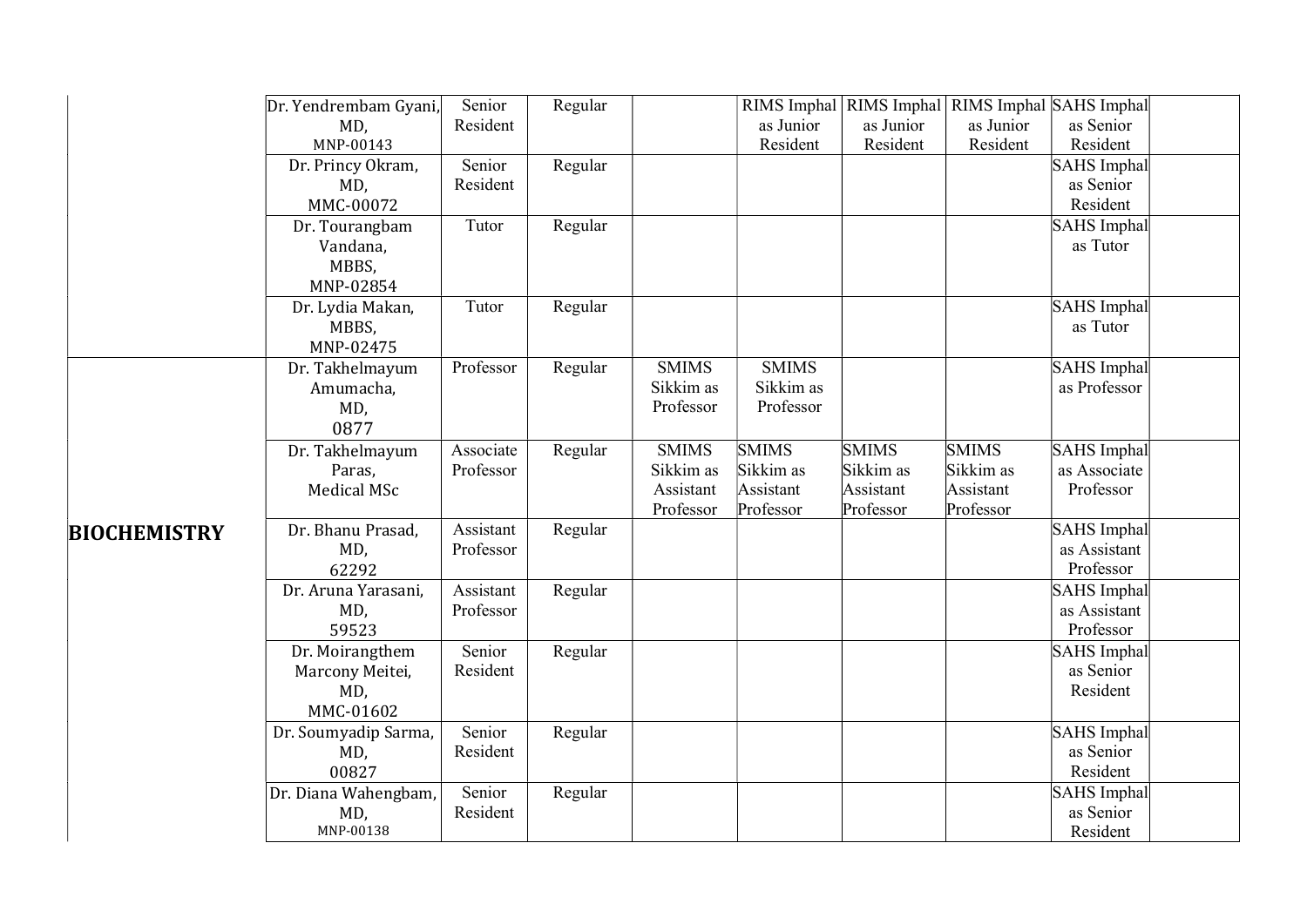|                                    | Dr. Ghanapriya Salam,<br><b>Medical MSc</b>           | Senior<br>Resident     | Regular |                             |                                                                 |                                                                                              |                                         | SAHS Imphal<br>as Senior<br>Resident     |  |
|------------------------------------|-------------------------------------------------------|------------------------|---------|-----------------------------|-----------------------------------------------------------------|----------------------------------------------------------------------------------------------|-----------------------------------------|------------------------------------------|--|
|                                    | Dr. Subhalakshmi<br>Akham,<br>MD,<br>4894             | Professor              | Regular | RIMS Imphal<br>as Professor | as Professor                                                    | RIMS Imphal RIMS Imphal<br>as Professor                                                      | RIMS Imphal SAHS Imphal<br>as Professor | as Professor                             |  |
| <b>PHARMACOLOGY</b>                | Dr. Oinam Joychandra<br>Singh,<br>MD,<br>MMC-00851    | Professor              | Regular | as Associate<br>Professor   | as Associate<br>Professor                                       | JNIMS Imphal JNIMS Imphal JNIMS Imphal JNIMS Imphal SAHS Imphal<br>as Associate<br>Professor | as Associate<br>Professor               | as Professor                             |  |
|                                    | Dr. Pukhrambam<br>Punyabati,<br>MD,<br>MNP-02541      | Professor              | Regular | RIMS Imphal<br>as Professor | as Professor                                                    | RIMS Imphal RIMS Imphal<br>as Professor                                                      | RIMS Imphal SAHS Imphal<br>as Professor | as Professor                             |  |
|                                    | Dr. Wangol Kiyam,<br>MD,<br>MMC-02143                 | Assistant<br>Professor | Regular | as Senior<br>Resident       | RIMS, Imphal RIMS, Imphal RIMS, Imphal<br>as Senior<br>Resident | as Senior<br>Resident                                                                        |                                         | SAHS Imphal<br>as Assistant<br>Professor |  |
| <b>PATHOLOGY</b>                   | Dr. Phuritshabam<br>Pinky,<br>MD,<br>MMC-01399        | Assistant<br>Professor | Regular |                             | as Senior<br>Resident                                           | RIMS, Imphal RIMS, Imphal RIMS, Imphal SAHS Imphal<br>as Senior<br>Resident                  | as Senior<br>Resident                   | as Assistant<br>Professor                |  |
|                                    | Dr. Konsam Vaskarjeet,<br>MD,<br>MMC-00179            | Senior<br>Resident     | Regular |                             |                                                                 |                                                                                              |                                         | SAHS Imphal<br>as Senior<br>Resident     |  |
| <b>MICROBIOLOGY</b>                | Dr. Khumanthem<br>Sulochana,<br>MD,<br>MNP-01134      | Professor              | Regular | RIMS Imphal<br>as Professor | as Professor                                                    | RIMS Imphal RIMS Imphal<br>as Professor                                                      | RIMS Imphal SAHS Imphal<br>as Professor | as Professor                             |  |
|                                    | Dr. Yendrembam<br>Bidyalakshmi,<br>MD,<br>MNP-00109   | Senior<br>Resident     | Regular |                             |                                                                 |                                                                                              |                                         | SAHS Imphal<br>as Senior<br>Resident     |  |
| <b>FORENSIC</b><br><b>MEDICINE</b> | Dr. Thoidingjam Bijoy<br>Singh,<br>MD,<br>00344 - MMC | Professor              | Regular | as Professor                | as Professor                                                    | RIMS Imphal RIMS Imphal RIMS Imphal<br>as Professor                                          | RIMS Imphal SAHS Imphal<br>as Professor | as Professor                             |  |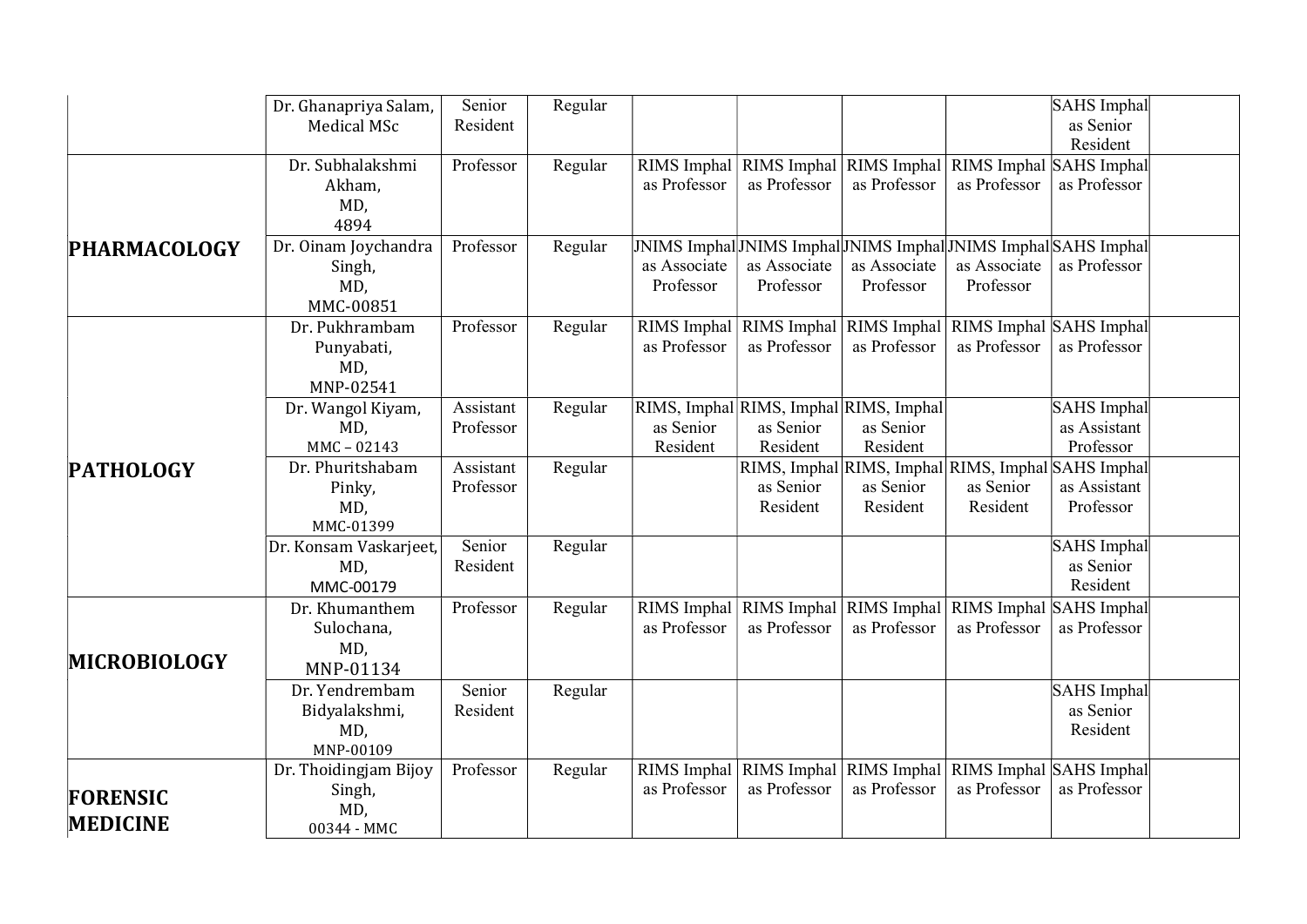|                                     | Dr. Reena Rajkumari,<br>MBBS,<br>MMC-00051           | Senior<br>Resident     | Regular |                                    |                                                      |                                                                       |                                                                             | SAHS Imphal<br>as Resident                      |  |
|-------------------------------------|------------------------------------------------------|------------------------|---------|------------------------------------|------------------------------------------------------|-----------------------------------------------------------------------|-----------------------------------------------------------------------------|-------------------------------------------------|--|
| <b>COMMUNITY</b><br><b>MEDICINE</b> | Dr. Toijam Gambhir<br>Singh,<br>MD,<br>8100          | Professor              | Regular | as Professor                       | as Professor                                         | as Professor                                                          | RIMS Imphal RIMS Imphal RIMS Imphal RIMS Imphal SAHS Imphal<br>as Professor | as Professor                                    |  |
|                                     | Dr. Soram Goutam,<br>MD,<br>MNP-01272                | Assistant<br>Professor | Regular | Manipur<br>Health Sevices<br>as MO | as Senior<br>Resident                                | as Senior<br>Resident                                                 | RIMS Imphal RIMS Imphal RIMS Imphal SAHS Imphal<br>as Senior<br>Resident    | as Assistant<br>Professor                       |  |
|                                     | Dr. Bemma<br>Konthoujam,<br>MD,<br>MNP-00064         | Senior<br>Resident     | Regular |                                    |                                                      |                                                                       |                                                                             | SAHS Imphal<br>as Senior<br>resident            |  |
| <b>GENERAL</b><br><b>MEDICINE</b>   | Dr. S. Bhagyabati,<br>MD,<br>3623                    | Professor              | Regular | as Professor                       | as Professor                                         | RIMS Imphal   RIMS Imphal   RIMS Imphal  <br>as Professor             | RIMS Imphal SAHS Imphal<br>as Professor                                     | as Professor                                    |  |
|                                     | Dr. Lalan Prasad,<br>MD,<br>10-8973                  | Professor              | Regular | RIMS Imphal<br>as Professor        | RIMS Imphal<br>as Professor                          | RIMS Imphal<br>as Professor                                           | RIMS Imphal SAHS Imphal<br>as Professor                                     | as Professor                                    |  |
|                                     | Dr. Rajkumar Bikramjit<br>Singh,<br>MD,<br>MMC-00580 | Associate<br>Professor | Regular | as Assistant<br>Professor          | RIMS Imphal RIMS Imphal<br>as Assistant<br>Professor | <b>RIMS</b> Imphal<br>as Assistant<br>Professor                       | RIMS Imphal SAHS Imphal<br>as Associate<br>Professor                        | as Associate<br>Professor                       |  |
|                                     | Dr. Javed Malik,<br>MD,<br>MNP-02936                 | Assistant<br>Professor | Regular | Dr. DYPMC<br>as Senior<br>Resident | Dr. DYPMC<br>as Senior<br>Resident                   |                                                                       |                                                                             | SAHS Imphal<br>as Assistant<br>Professor        |  |
|                                     | Dr. Neha Thangjam,<br>MD,<br>MNP-03246               | Assistant<br>Professor | Regular |                                    |                                                      | Bharti<br>Vidyapeeth<br>Deemed<br>University as<br>Senior<br>Resident | Bharti<br>Vidyapeeth<br>Deemed<br>University as<br>Senior<br>Resident       | SAHS Imphal<br>as Assistant<br>Professor        |  |
|                                     | Dr. Chakshu,<br>MD,<br>32484                         | Assistant<br>Professor | Regular |                                    |                                                      |                                                                       |                                                                             | <b>SAHS</b> Imphal<br>as Assistant<br>Professor |  |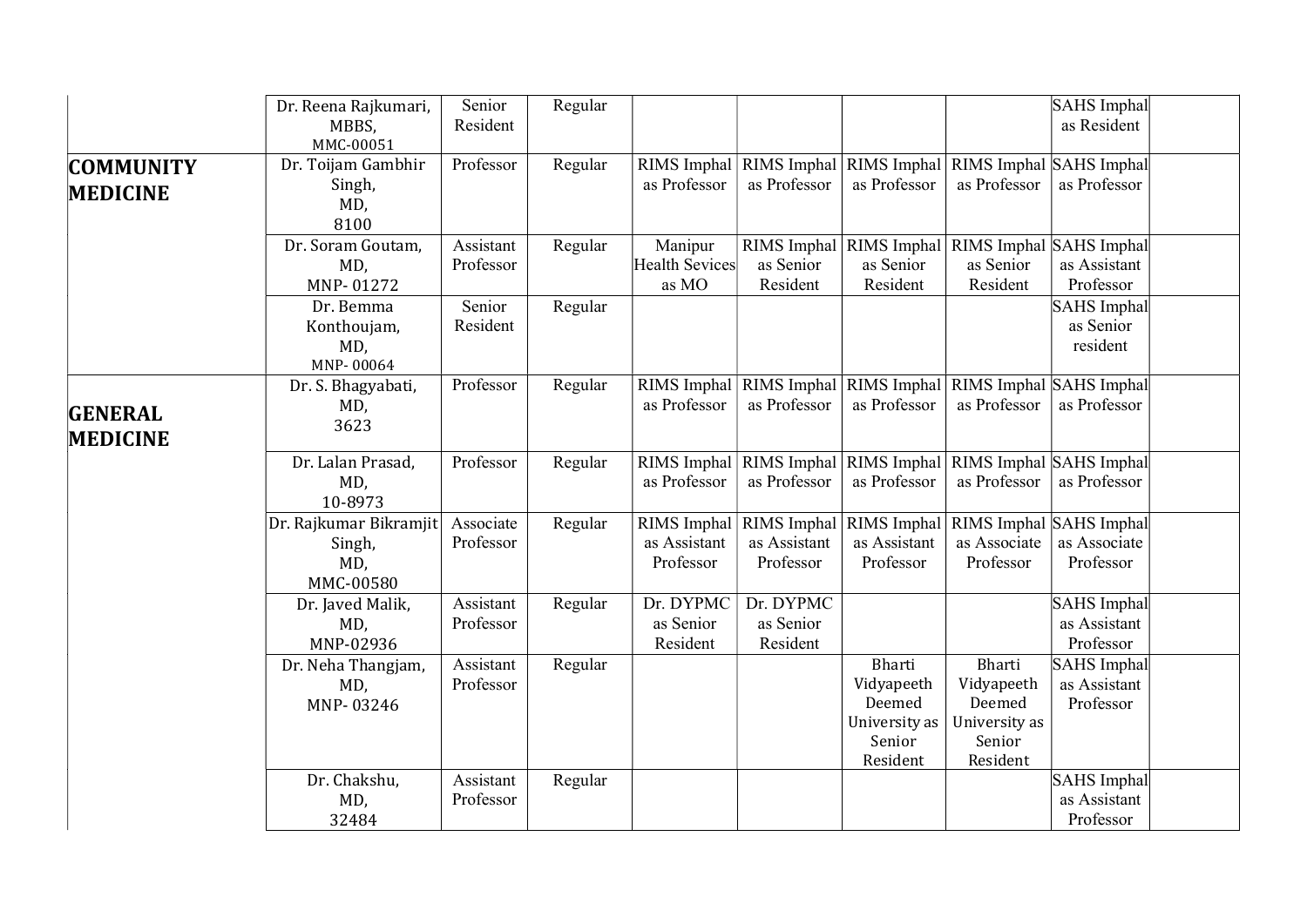|                    | Dr. Tamphasana         | Assistant | Regular | RIMS Imphal  |                                     |                         |                                           | SAHS Imphal        |  |
|--------------------|------------------------|-----------|---------|--------------|-------------------------------------|-------------------------|-------------------------------------------|--------------------|--|
|                    | Wairokpam,             | Professor |         | as Senior    |                                     |                         |                                           | as Assistant       |  |
|                    | MD,                    |           |         | Resident     |                                     |                         |                                           | Professor          |  |
|                    | MMC-01230              |           |         |              |                                     |                         |                                           |                    |  |
|                    | Dr. Nandan Choudhary,  | Senior    | Regular |              |                                     |                         |                                           | SAHS Imphal        |  |
|                    | MD,                    | Resident  |         |              |                                     |                         |                                           | as Senior          |  |
|                    | MNP-03607              |           |         |              |                                     |                         |                                           | Resident           |  |
|                    | Dr. Guliver            | Senior    | Regular |              |                                     |                         |                                           | SAHS Imphal        |  |
|                    | Potsangbam,            | resident  |         |              |                                     |                         |                                           | as Senior          |  |
|                    | MD,                    |           |         |              |                                     |                         |                                           | resident           |  |
|                    | MMC 00240              |           |         |              |                                     |                         |                                           |                    |  |
|                    | Dr. Goldie Longjam,    | Senior    | Regular |              |                                     |                         |                                           | SAHS Imphal        |  |
|                    | MD,                    | Resident  |         |              |                                     |                         |                                           | as Senior          |  |
|                    | MMC-00241              |           |         |              |                                     |                         |                                           | Resident           |  |
|                    | Dr. Yumnam             | Assistant | Regular |              |                                     |                         | S.M.S. Medical S.M.S. Medical SAHS Imphal |                    |  |
|                    | Bidyalakshmee,         | Professor |         |              |                                     |                         | College, Jaipur College, Jaipur           | as Assistant       |  |
| <b>RESPIRATORY</b> | MD,                    |           |         |              |                                     | as Senior               | as Senior                                 | Professor          |  |
|                    | MNP-02781              |           |         |              |                                     | Resident                | Resident                                  |                    |  |
| <b>MEDICINE</b>    |                        |           |         |              |                                     |                         |                                           |                    |  |
|                    | Dr. Balaji             | Senior    | Regular |              |                                     | RIMS Imphal RIMS Imphal | RIMS Imphal                               | SAHS imphal        |  |
|                    | Munnuswamy,            | Resident  |         |              | as Junior                           | as Junior               | as Junior                                 | as Senior          |  |
|                    | MD,                    |           |         |              | Resident                            | Resident                | Resident                                  | Resident           |  |
|                    | MNP-02412              |           |         |              |                                     |                         |                                           |                    |  |
|                    | Dr. Talabhaktula S H,  | Assistant | Regular |              |                                     |                         |                                           | SAHS Imphal        |  |
|                    | MD,                    | Professor |         |              |                                     |                         |                                           | as Assistant       |  |
| <b>DERMATOLOGY</b> | 48741                  |           |         |              |                                     |                         |                                           | Professor          |  |
|                    | Dr. Tolongkhomba       | Senior    | Regular |              |                                     |                         |                                           | SAHS imphal        |  |
|                    | Potsangbam,            | Resident  |         |              |                                     |                         |                                           | as Senior          |  |
|                    | MD,                    |           |         |              |                                     |                         |                                           | Resident           |  |
|                    | MMC-00182              |           |         |              |                                     |                         |                                           |                    |  |
|                    | Dr. N. Heramani Singh, | Professor | Regular |              | RIMS Imphal RIMS Imphal RIMS Imphal |                         | RIMS Imphal SAHS Imphal                   |                    |  |
|                    | MD,                    |           |         | as Professor | as Professor                        | as Professor            | as Professor                              | as Professor       |  |
|                    | MMC-01624              |           |         |              |                                     |                         |                                           |                    |  |
|                    |                        |           |         |              |                                     |                         |                                           |                    |  |
| <b>PSYCHIATRY</b>  | Dr. Mona               | Associate | Regular | SDUAHER,     | SDUAHER,                            | SDUAHER,                | SDUAHER,                                  | <b>SAHS</b> Imphal |  |
|                    | Nongmeikapam           | Professor |         | As Assistant | As Assistant                        | As Associate            | As Associate                              | as Associate       |  |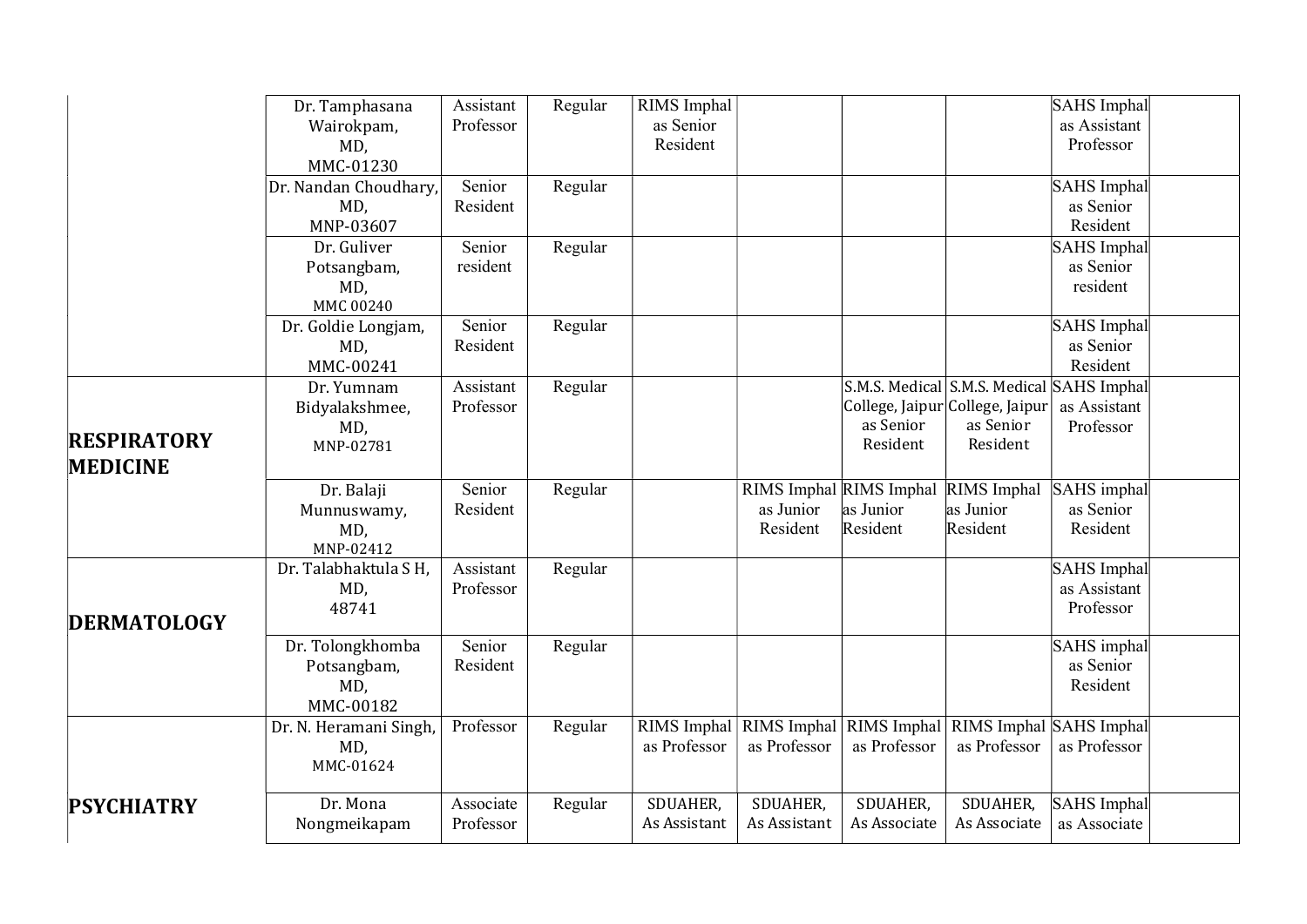|                        | MD,<br>$MNP - 02542$                              |                        |         | Professor             | Professor             | Professor                                           | Professor                                                                                    | Professor                                       |
|------------------------|---------------------------------------------------|------------------------|---------|-----------------------|-----------------------|-----------------------------------------------------|----------------------------------------------------------------------------------------------|-------------------------------------------------|
|                        | Dr. Chaoba Seram,<br>MD,<br>16521                 | Senior<br>Resident     | Regular |                       |                       |                                                     |                                                                                              | SAHS Imphal<br>as Senior<br>Resident            |
|                        | Dr. Ranbir Laishram,<br>MD,<br>MMC-00369          | Professor              | Regular | as Professor          | as Professor          | RIMS Imphal RIMS Imphal RIMS Imphal<br>as Professor | RIMS Imphal SAHS Imphal<br>as Professor                                                      | as Professor                                    |
| <b>PAEDIATRICS</b>     | Dr. B.Sarita,<br>MD,<br>MMC-00403                 | Assistant<br>Professor | Regular | as Senior<br>Resident | as Senior<br>Resident | as Senior<br>Resident                               | RIMS Imphal   RIMS Imphal   RIMS Imphal   RIMS Imphal   SAHS Imphal<br>as Senior<br>Resident | as Assistant<br>Professor                       |
|                        | Dr. Taorem Yaikhomba,<br>MD,<br>MNP-00208         | Senior<br>Resident     | Regular |                       |                       |                                                     |                                                                                              | SAHS Imphal<br>as Senior<br>Resident            |
|                        | Dr. Khangembam<br>Sachikumar,<br>MD,<br>MNP-00631 | Senior<br>Resident     | Regular |                       |                       |                                                     |                                                                                              | SAHS Imphal<br>as Senior<br>Resident            |
|                        | Dr. Th. Sudhir Chandra<br>Singh,<br>MS,<br>37991  | Professor              | Regular | as Professor          | as Professor          | RIMS Imphal RIMS Imphal RIMS Imphal<br>as Professor | RIMS Imphal SAHS Imphal<br>as Professor                                                      | as Professor                                    |
|                        | Dr. G.S. Moirangthem,<br>MS,<br>MNP 00030         | Professor              | Regular |                       |                       |                                                     |                                                                                              | SAHS Imphal<br>as Professor                     |
|                        | Dr. Chandragupta Ch.<br>MS,<br>MNP-00191          | Assistant<br>Professor | Regular |                       |                       |                                                     |                                                                                              | SAHS Imphal<br>as Assistant<br>Professor        |
| <b>GENERAL SURGERY</b> | Dr. Goutam<br>Chabungbam,<br>MS,<br>MNP-00166     | Assistant<br>Professor | Regular |                       |                       |                                                     |                                                                                              | SAHS Imphal<br>as Assistant<br>Professor        |
|                        | Dr. Lukram Sidartha,<br>DNB,<br>MMC-01789         | Assistant<br>Professor | Regular |                       |                       |                                                     |                                                                                              | <b>SAHS</b> Imphal<br>as Assistant<br>Professor |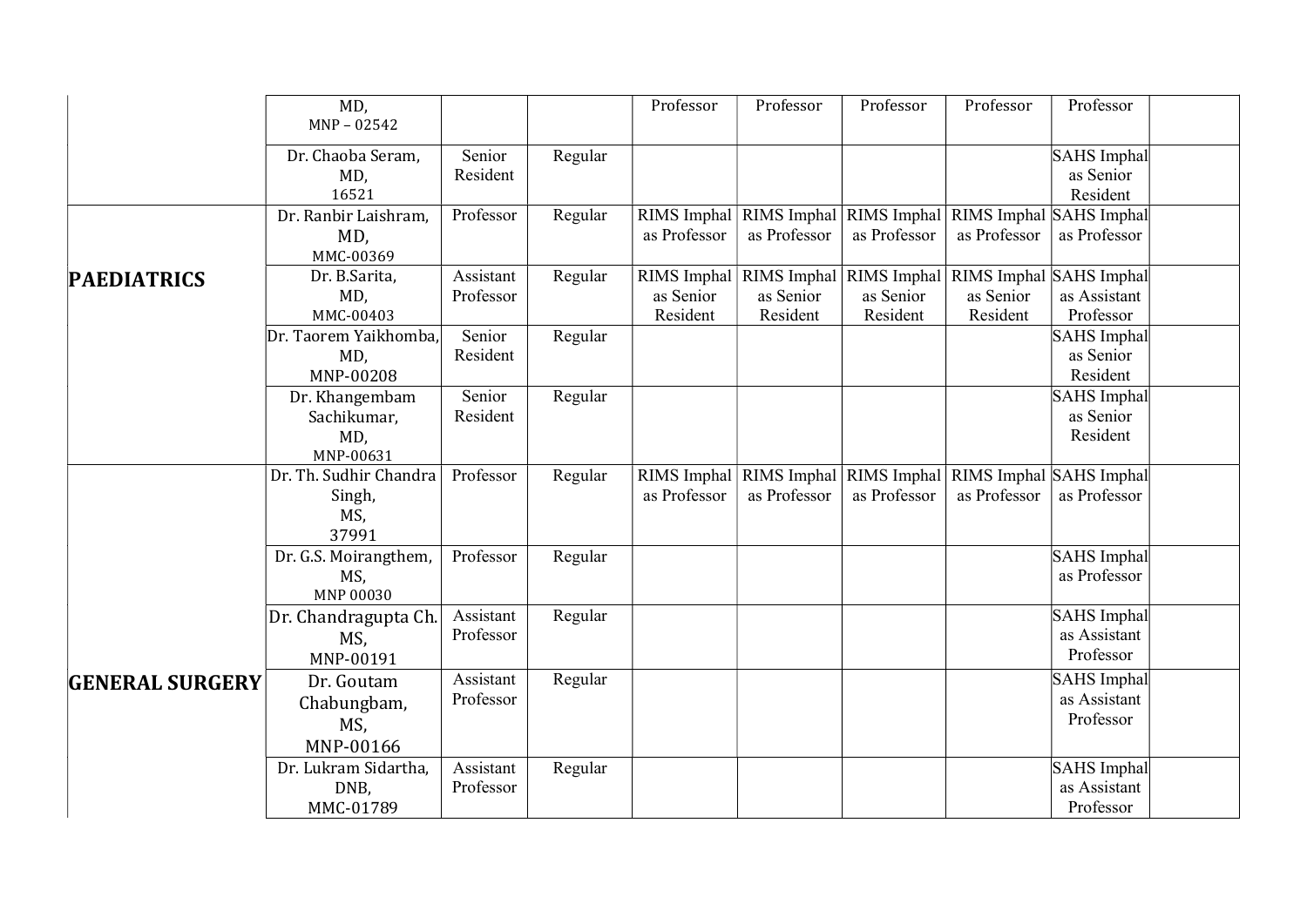|                     | Dr. Khwairakpam<br>Devendra,<br>MS,<br>MNP-00632        | Assistant<br>Professor | Regular |                                   |                      |                      | SAHS Imphal<br>as Assistant<br>Professor        |  |
|---------------------|---------------------------------------------------------|------------------------|---------|-----------------------------------|----------------------|----------------------|-------------------------------------------------|--|
|                     | Dr. Sinkhol Laishram,<br>MS,<br>MMC-02148               | Assistant<br>Professor | Regular |                                   |                      |                      | SAHS Imphal<br>as Assistant<br>Professor        |  |
|                     | Dr. Somorendro<br>Paonam,<br>MS,<br>MNP-00175           | Senior<br>Resident     | Regular |                                   |                      |                      | SAHS Imphal<br>as Senior<br>Resident            |  |
|                     | Dr. Ayekpam Anil<br>Meitei,<br>MS,<br>MMC-00301         | Senior<br>Resident     | Regular |                                   |                      |                      | SAHS Imphal<br>as Senior<br>Resident            |  |
|                     | Dr. Maharabam Mahele,<br>MS,<br>MMC-01349               | Senior<br>Resident     | Regular |                                   |                      |                      | SAHS Imphal<br>as Senior<br>Resident            |  |
|                     | Dr. Victor<br>Moirangthem,<br>MS,<br>5835               | Professor              | Regular | CHRI as<br>Associate<br>Professor | CHRI as<br>Professor | CHRI as<br>Professor | SAHS Imphal<br>as Professor                     |  |
| <b>ORTHOPAEDICS</b> | Dr. Ibobi Lousigam,<br>MS,<br>MMC-00245                 | Assistant<br>Professor | Regular |                                   |                      |                      | SAHS Imphal<br>as Assistant<br>Professor        |  |
|                     | Dr. Phuritshabam<br>Iboyaima Singh,<br>MS,<br>MNP-00187 | Senior<br>Resident     | Regular |                                   |                      |                      | SAHS Imphal<br>as Senior<br>Resident            |  |
|                     | Dr. Noornika<br>Khuraijam,<br>MS,<br>MMC-00263          | Assistant<br>Professor | Regular |                                   |                      |                      | SAHS Imphal<br>as Assistant<br>Professor        |  |
|                     | Dr. Romen Keisham,<br>DNB,<br>MNP-01086                 | Assistant<br>Professor | Regular |                                   |                      |                      | <b>SAHS</b> Imphal<br>as Assistant<br>Professor |  |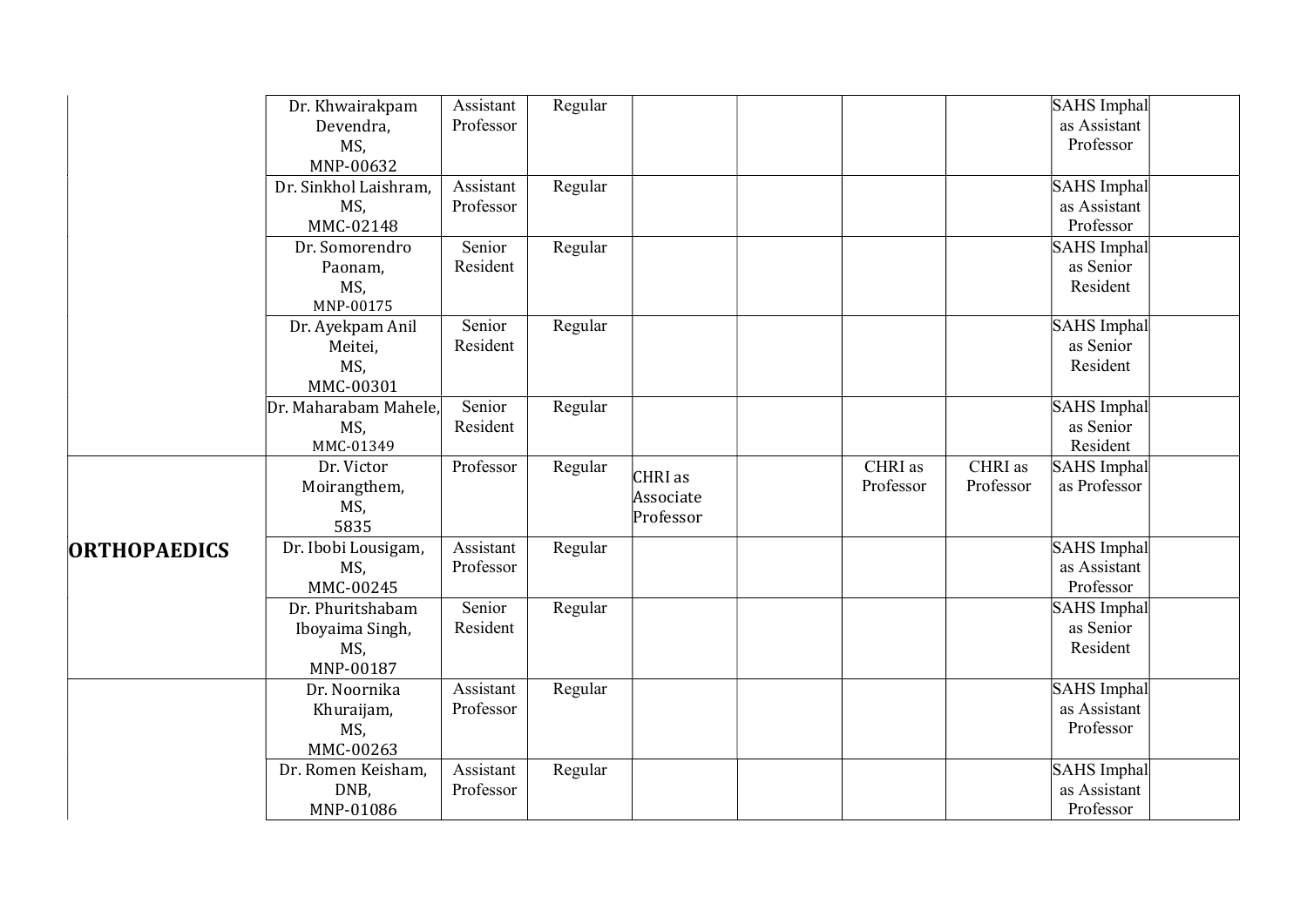| <b>OPHTHALMOLOGY</b>   | Dr. Sachindra Laishram,<br>MD,<br>MMC-00243             | Assistant<br>Professor | Regular |                                                 |                                                 |                                          |
|------------------------|---------------------------------------------------------|------------------------|---------|-------------------------------------------------|-------------------------------------------------|------------------------------------------|
|                        | Dr. Chongtham Sarda,<br>DNB,<br>MNP-00195               | Senior<br>Resident     | Regular |                                                 |                                                 | SAHS Imphal<br>as Senior<br>Resident     |
|                        | Dr. Dinakumar<br>Yambem,<br>DNB,<br>MMC-02320           | Senior<br>Resident     | Regular |                                                 |                                                 | SAHS Imphal<br>as Senior<br>Resident     |
|                        | Dr. Shailendra<br>Yengkhom,<br>MS,<br>MNP-00244         | Senior<br>Resident     | Regular |                                                 |                                                 | SAHS Imphal<br>as Senior<br>Resident     |
|                        | Dr. Sarvejeet Singh,<br>MS,<br>DMC/R/2992               | Assistant<br>Professor | Regular |                                                 |                                                 | SAHS Imphal<br>as Assistant<br>Professor |
| <b>ENT</b>             | Dr. Moirangthem<br>Niteshore Singh,<br>MS,<br>MMC-01801 | Senior<br>Resident     | Regular |                                                 |                                                 | SAHS Imphal<br>as Senior<br>Resident     |
|                        | Dr. Taorem Medhabati,<br>MS,<br>MNP-02551               | Senior<br>resident     | Regular |                                                 |                                                 | SAHS Imphal<br>as Senior<br>Resident     |
|                        | Dr. Sudhir Adhikari,<br>MD,<br>39555                    | Professor              | Regular | Midnapore<br>Medical<br>College as<br>Professor | Midnapore<br>Medical<br>College as<br>Professor | SAHS Imphal<br>as Professor              |
|                        | Dr. Subodha<br>Ningthoujam,<br>MD,<br>MMC-00167         | Assistant<br>Professor | Regular |                                                 |                                                 | SAHS Imphal<br>as Assistant<br>Professor |
|                        | Dr. Yohen Singh,<br>DNB,<br>MMC-00366                   | Assistant<br>professor | Regular |                                                 |                                                 | SAHS Imphal<br>as Assistant<br>Professor |
| <b>OBST &amp; GYNE</b> | Dr. Dhaneshwar<br>Phijam,                               | Assistant<br>professor | Regular |                                                 |                                                 | <b>SAHS</b> Imphal<br>as Assistant       |